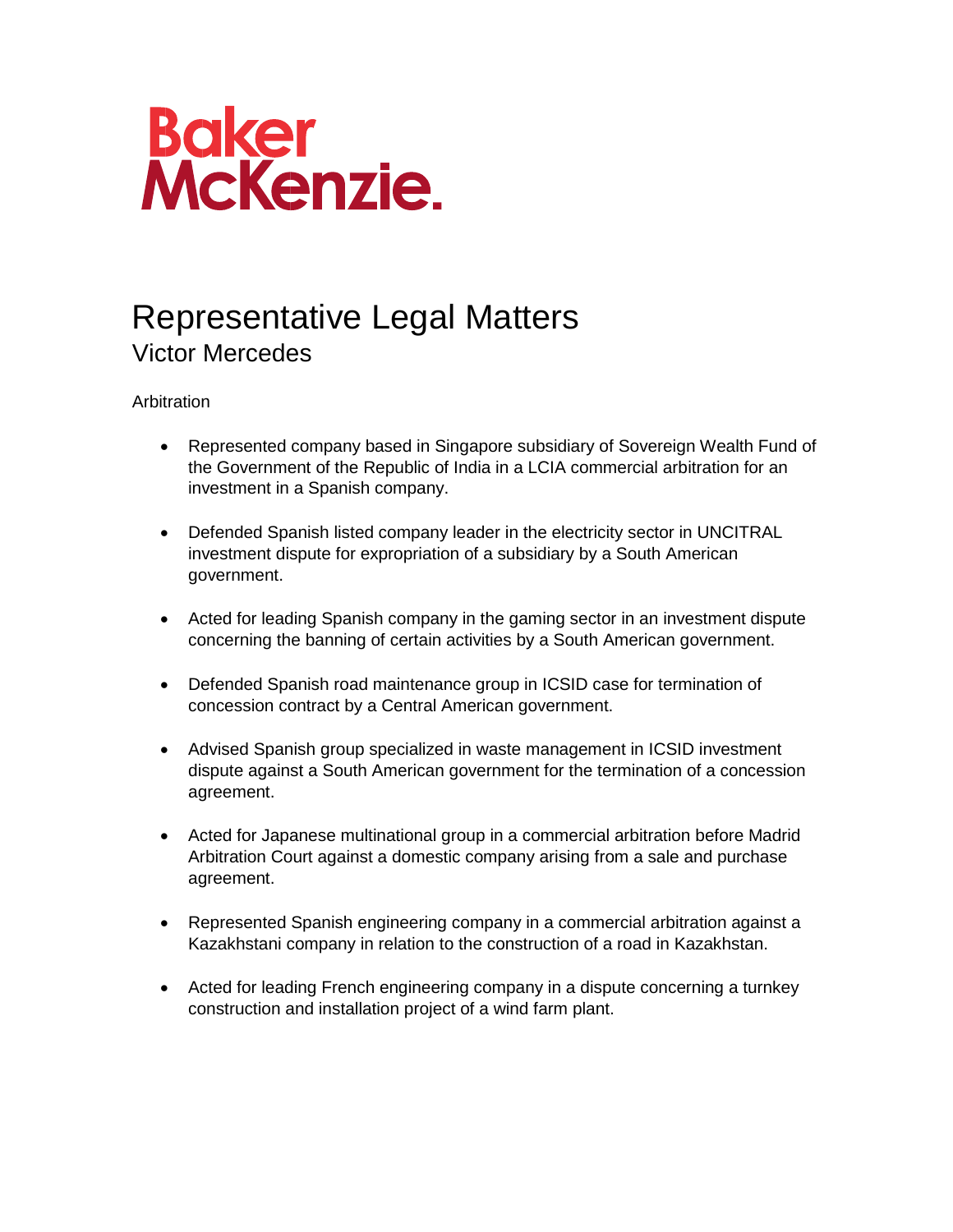- Defended Spanish company in ICC arbitration arising from a real estate development against a subcontractor.
- Represented Italian company in enforcement proceedings of ICC award in Spain.

**Litigation** 

- Advised several private equity funds in corporate conflicts related to their participated companies under distress.
- Defended leading Spanish football club in a commercial dispute against a publicity company arising from an advertising agreement.
- Represented leading Spanish listed retail group in a commercial injunction related to commercial contract with Chinese supplier involving Spanish bank.
- Defended leading Spanish football club in a collective dispute against members for their alleged irregular activities.
- Advised venture capital firms in disputes for the exit of their partners.
- Defended Dutch company in a commercial dispute derived from breach of certain financial guarantees.
- Represented German company in a commercial dispute arising from a NPL purchase agreement.
- Defended US company active in the videogames sector in a commercial dispute against a competitor for unfair practices.
- Represented Spanish entity in a corporate conflict against certain minority partners for the transformation and sale to a competitor.
- Defended Spanish companies in a variety of corporate conflicts promoted by minority shareholders.
- Represented German retail group in a dispute in relation to a lease agreement involving the refurbishment of the local.
- Represented company in a construction dispute against a Spanish contractor in relation to the demolition and construction of a real estate property.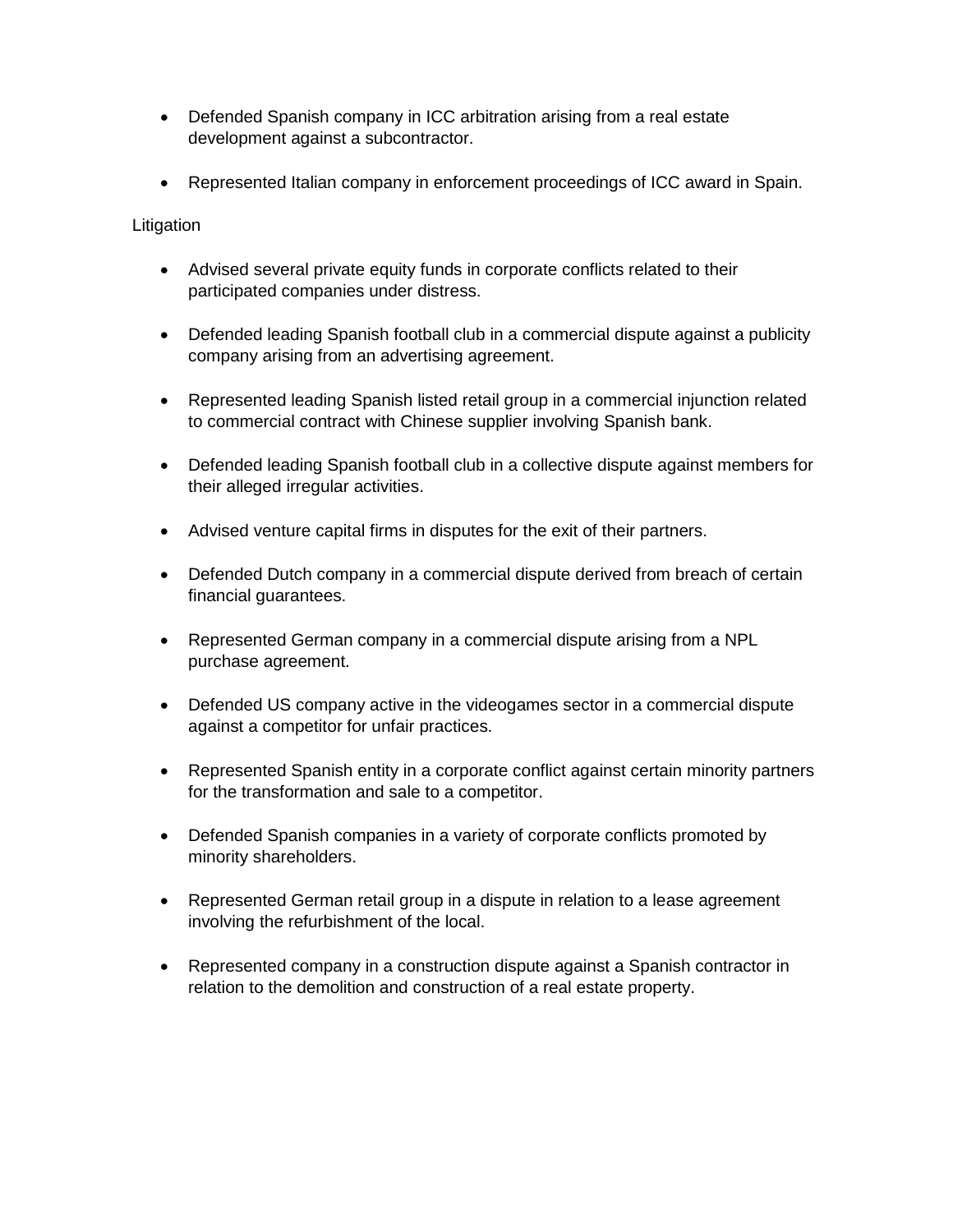• Acted for Spanish listed energy group in interim measures proceedings and arbitration related to the enforcement of bank guarantees referred to a construction project of an energy plant.

Criminal Litigation

- Defended directors of a construction company in a criminal case for disloyal administration.
- Defended directors of a Spanish company in a criminal case for forgery and procedural fraud.
- Defended foreign directors of Singaporean company in a criminal case in Spain for tax fraud.
- Represented foreign directors of a multinational group in a criminal case for money laundering, forgery and fraudulent administration.
- Defended Spanish listed corporation in a criminal case for labor accident.
- Defended Spanish listed group in a criminal case for forgery and consumers fraud.
- Defended individuals in a criminal case for money laundering and tax fraud involving four foreign investigating authorities.
- Defended directors of a private equity fund in a criminal case for fraudulent insolvency.
- Defended prominent individuals in a criminal case for fraudulent administration and insolvency.
- Defended South- American citizen in a cross-border criminal investigation for disloyal administration and tax fraud.
- Defended prominent Spanish family office in a criminal investigation for tax fraud related to a tax regularization involving Spain and Switzerland.
- Acted for various Spanish companies in criminal cases for IT damages.
- Represented leading company in a criminal case against directors for forgery and fraudulent administration.